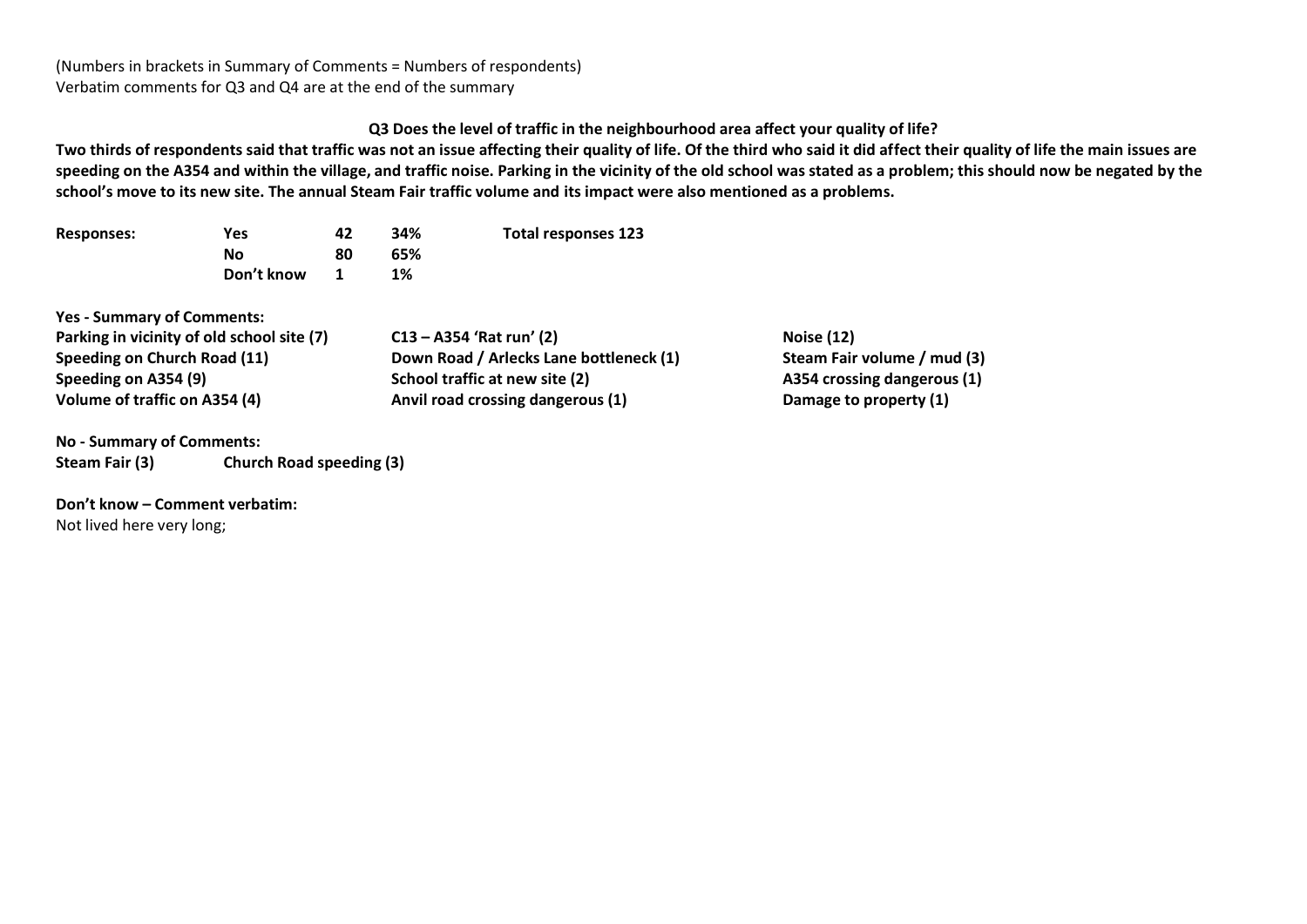### **Q4 How do you think matters could be improved?**

**In terms of solving traffic issues, tackling speeding, the institution of a 20mph zone and traffic calming are interconnected and were the most frequently mentioned suggestions. There is a desire to reduce traffic speed on the A354 and within the village to the legal maximum of 30mph and a possible reduction to 20 mph within the village away from the A354. A pedestrian crossing was suggested on the A354 in the vicinity of the Farquharson Arms. Two respondents specifically suggested the continuation of the 40mph zone from Letton on the A354 to the beginning of the existing 30mph zone in the village as a traffic calming measure.**

| <b>Total responses:</b>                                           | <b>Traffic calming</b>     |                                             | 33                                 |                                         |                               |                                      |                                       |                 |  |  |
|-------------------------------------------------------------------|----------------------------|---------------------------------------------|------------------------------------|-----------------------------------------|-------------------------------|--------------------------------------|---------------------------------------|-----------------|--|--|
|                                                                   | <b>Tackle Speeding</b>     |                                             | 67                                 |                                         |                               |                                      |                                       |                 |  |  |
|                                                                   | <b>Crossing</b>            |                                             | 19                                 |                                         |                               |                                      |                                       |                 |  |  |
|                                                                   | <b>Improved Signage</b>    |                                             | 23                                 |                                         |                               |                                      |                                       |                 |  |  |
|                                                                   | 20 mph zone in the village |                                             | 68                                 |                                         |                               |                                      |                                       |                 |  |  |
|                                                                   | <b>Other measures</b>      |                                             | 16                                 |                                         |                               |                                      |                                       |                 |  |  |
| <b>Traffic Calming - Summary of Comments:</b>                     |                            |                                             |                                    |                                         |                               |                                      |                                       |                 |  |  |
| $C13 - A354(8)$<br>On A354 (2)                                    |                            | By new school (2)                           |                                    | Speed bumps (2)                         |                               |                                      | NOT speed bumps (2)                   |                 |  |  |
| <b>Tackle Speeding - Summary of Comments:</b>                     |                            |                                             |                                    |                                         |                               |                                      |                                       |                 |  |  |
| 'Keep your speed' signs (1)                                       |                            | Make Speed flasher reliable (2)             |                                    | <b>CSW</b> (5)<br>Policing (3)          |                               | Camera (4)                           |                                       |                 |  |  |
| <b>Crossing - Summary of Comments:</b>                            |                            |                                             |                                    |                                         |                               |                                      |                                       |                 |  |  |
| A354 Farquharson / Yarde Farm (10)                                |                            |                                             | Crossways (1)                      | <b>Across Bypass into Blandford (1)</b> |                               |                                      |                                       |                 |  |  |
| <b>Improved Signage - Summary of Comments:</b>                    |                            |                                             |                                    |                                         |                               |                                      |                                       |                 |  |  |
| On Bypass (1)<br>Footway / Cyclepath (1)                          | On C13 (1)                 | On A354 (1)                                 | Countdown signs to 30 limit (1)    |                                         |                               | '30' painted on road (1)             |                                       | School sign (3) |  |  |
| 20 MPH Zone in the Village - Summary of Comments:                 |                            |                                             |                                    |                                         |                               |                                      |                                       |                 |  |  |
| Church Road / New School (17)                                     |                            | A354 (2)                                    | Anvil Road (3)                     |                                         | In village excepting A354 (5) |                                      |                                       |                 |  |  |
| <b>Other - Summary of Comments:</b>                               |                            |                                             |                                    |                                         |                               |                                      |                                       |                 |  |  |
| '30' painted on road (1)                                          |                            | Down Road / Arlecks Lane one way system (2) |                                    |                                         |                               | Widen Anvil Road / A354 junction (2) |                                       |                 |  |  |
| Mirror at Portman road (1)                                        |                            | Bypass (1)                                  |                                    |                                         |                               |                                      | Cameras (2)                           |                 |  |  |
| Double yellow lines - Fiveways (2)<br>Weight limit in village (2) |                            |                                             | 40 mph from Letton to Pimperne (2) |                                         |                               |                                      | 'No through road' – Newfield Road (1) |                 |  |  |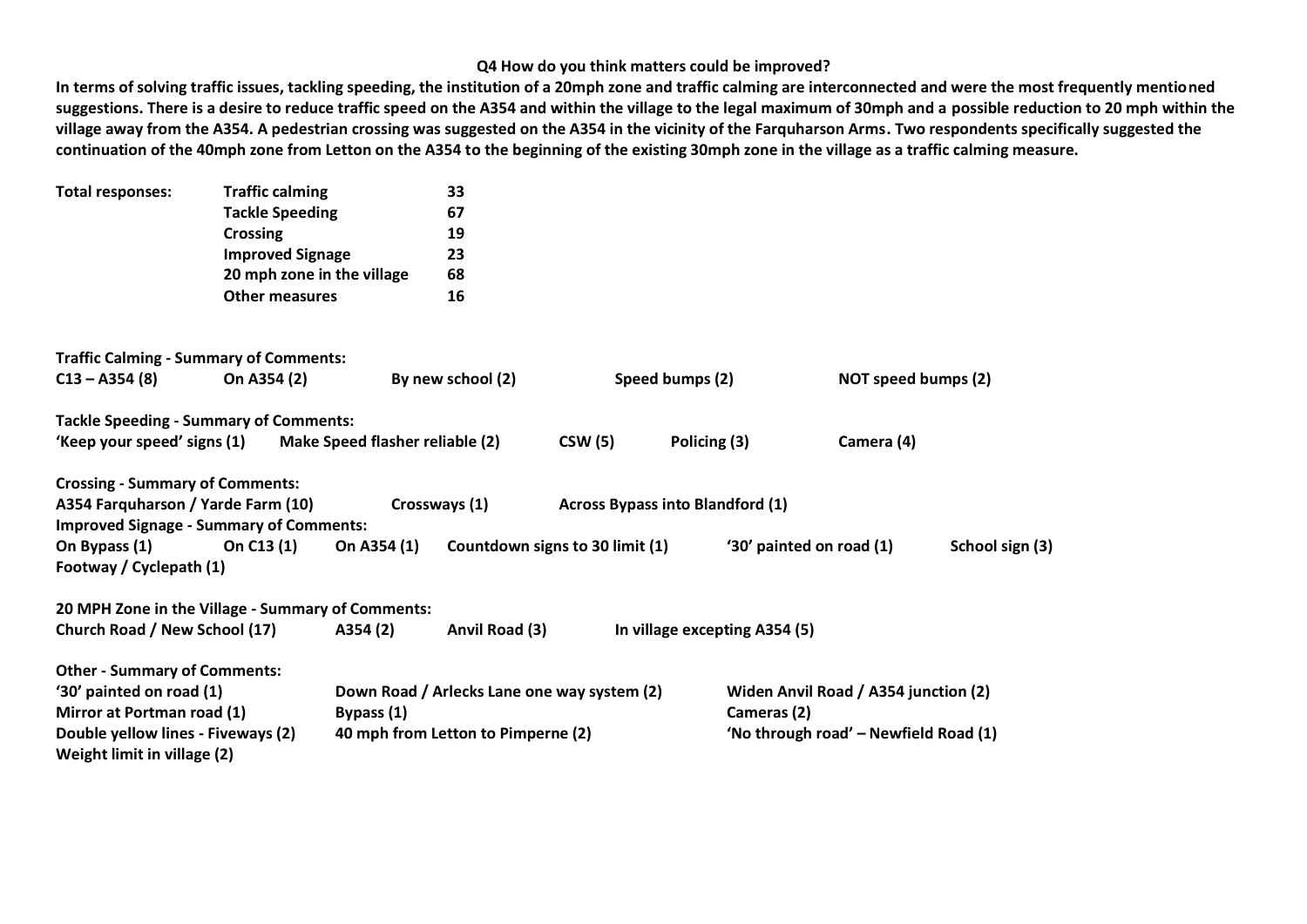## **Q5 How happy are you with the current level of service provided for IT and media?**

**Just over half of respondents said that broadband and mobile telephone services were good or satisfactory. However this leaves more than a third of respondents reporting poor service. Just under three quarters of respondents reported good or satisfactory TV reception; for some this was as a result of subscription to satellite services rather than reliance on terrestrial transmission. This leaves just under one quarter of respondents reporting poor TV reception. Radio reception was reported as good or satisfactory by two thirds of respondents, leaving just one under one quarter reporting poor reception.**

|                   | Good |     |    | Satisfactory | Good/<br>Satisfactory<br><b>Combined</b> | Poor |     | Don't Use      |    |   | No response |     |
|-------------------|------|-----|----|--------------|------------------------------------------|------|-----|----------------|----|---|-------------|-----|
| <b>Broadband</b>  | 23   | 19% | 47 | 38%          | 57%                                      | 44   | 36% | 6              | 5% | 3 | 2%          | 123 |
| <b>Mobile</b>     | 25   | 20% | 44 | 36%          | 56%                                      | 48   | 39% | 1              | 1% | 5 | 4%          | 123 |
| <b>Television</b> | 46   | 37% | 44 | 36%          | 73%                                      | 28   | 23% | $\overline{2}$ | 2% | 3 | 2%          | 123 |
| Radio             | 34   | 28% | 48 | 39%          | 67%                                      | 34   | 28% | 4              | 3% | 3 | 2%          | 123 |

#### **Comments:**

**Broadband**: no satisfactory explanation for excluding DT11 8XL from BT fibre optics; Talk Talk appalling signal; less than 1 meg; I have had to use service of Wenex Broadband to get adequate speed; optical fibre finishes 200 m down Salisbury road!

**Mobile**: Tesco ok but comes and goes; Vodaphone good; Vodaphone satisfactory; No O2 reception in village; depends on your provider; EE and O2 poor **Television**: No 02 reception; only satisfactory because we have Sky; only with Sky do we get reception; Sky; Freeview; Satellite good; terrestrial poor **Radio**: Sky fantastic but without we had only 3 TV and 10 radio channels; VHF and DAB poor; poor DAB reception

**Summary of Comments: Broadband – Access to fibre optics (2) Mobile – Talk Talk, EE, O2 poor (3); Vodaphone good (2) TV – Sky good (3); terrestrial poor (1) Radio – DAB/VHF poor (2)**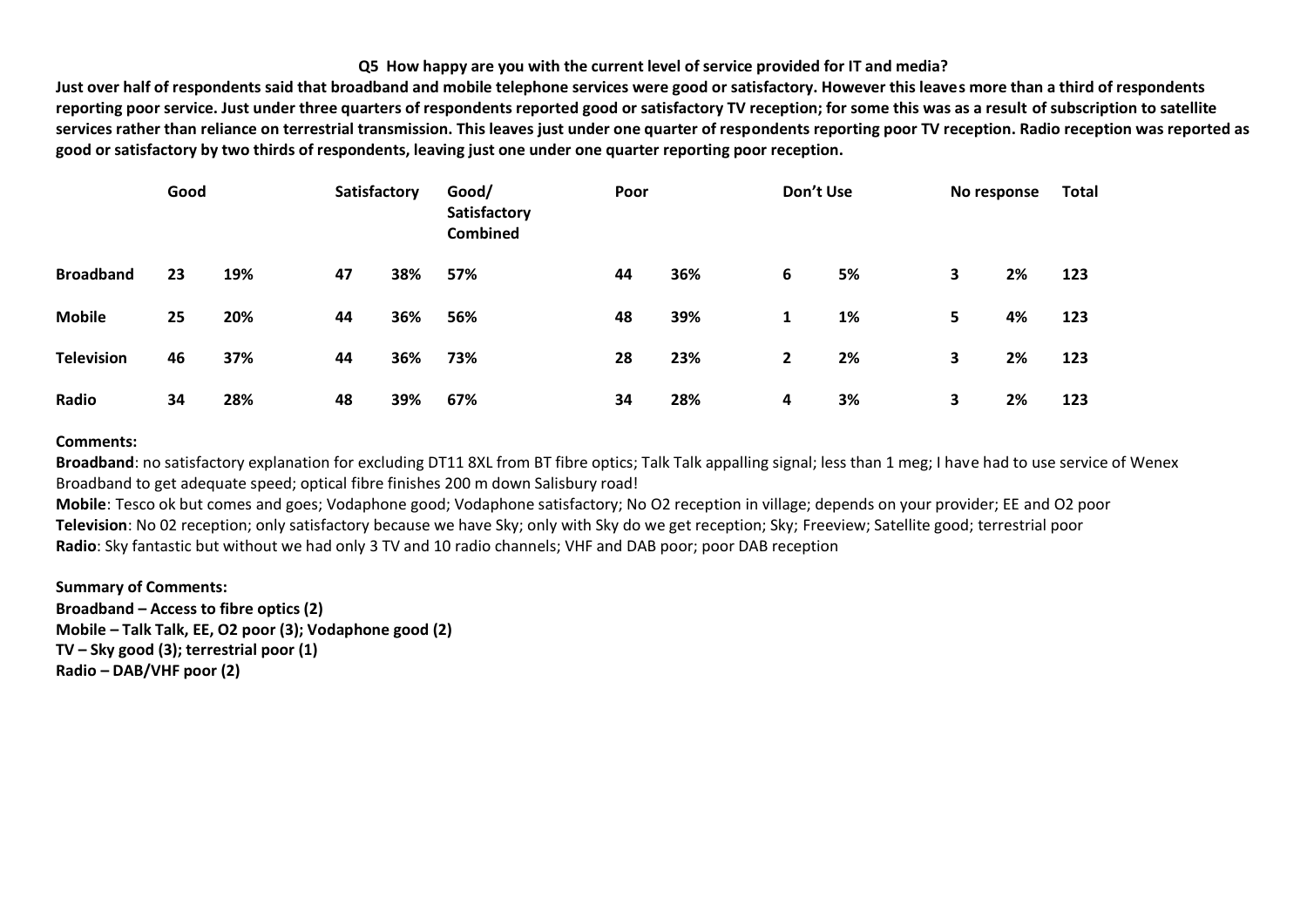# **Q3 and Q4 Comments verbatim**

# **Q3. Yes – Comments verbatim:**

School parking- or lack of parking. Hopefully now eliminated with new school;

Speeding on Church Road and A354;

'rat run' between C13 and A354;

bottlenecks on Down Road and Arlecks lane means being held up every time. Affects peace and quiet too;

so many cars parking on the road. Looking more like a parking lot and giving problems getting into your own property;

I live right next door to the current (soon to be old) school. The parents block our road and park on corners!;

congestion on access roads;

noise;

I walk to Pimperne from Letton frequently and the speed and amount of traffic on the A354 is quite frightening, although the bus depot doesn't immediately affect us the excessive lighting of it at night does – spoiling the the once 'dark' skies. Can this be curtailed?;

once the new school opens we cannot expect to be unaffected;

driving too fast through village;

we live on the main road and cars often speed and it's noisy. Also Steam Fair traffic causes lots of traffic and mud on road;

we live just off the A350 on the Salisbury road, we need a speed camera or 'keep to speed' signs at the hill coming down to the village from the Salisbury direction. A very bad accident occurred recently. Also the garden, trees, hedges and fencing at No. 50 Salisbury road that protected us from the main road was cut down and burnt over a year ago for development. Nothing seems to be happening, we now have to watch and hear the busy traffic from our house, where we were shielded from the road prior to that;

parking of school run vehicles;

traffic too fast and heavy on A354;

no pavement outside house, speeding cars make it dangerous to cross road (DT11 8UQ);

reasonable amount of traffic – no more;

because large households have more than two cars and only one space;

noise level from fast traffic approaching 30 mph limit sign by Taymix;

noise;

speed of lorries and other HGVs on Salisbury road past nursery and bus stop. Difficult and unsafe to cross at times. Note – normal pick up times from nursery are during peak periods (and drop off!);

new school has increased traffic to our end of village and at times high speed of vehicles on Church road; the A354 is noisy;

steam fair traffic;

steam fair traffic through village – road disrepair – road noise - Salisbury road;

The a 354 from Pimperne to Blandford is partly a 60 mph zone which causes noise;

it's a race track; Church Lane – school run;

we live at Letton – the A354 is becoming increasingly busy/ noisy/ dangerous;

noise and volume;

the route through the village (not the trunk road) is a rat run – needs 20 mph; to a certain degree, traffic speed, noise and pollution aspects as judged by current road system configuration;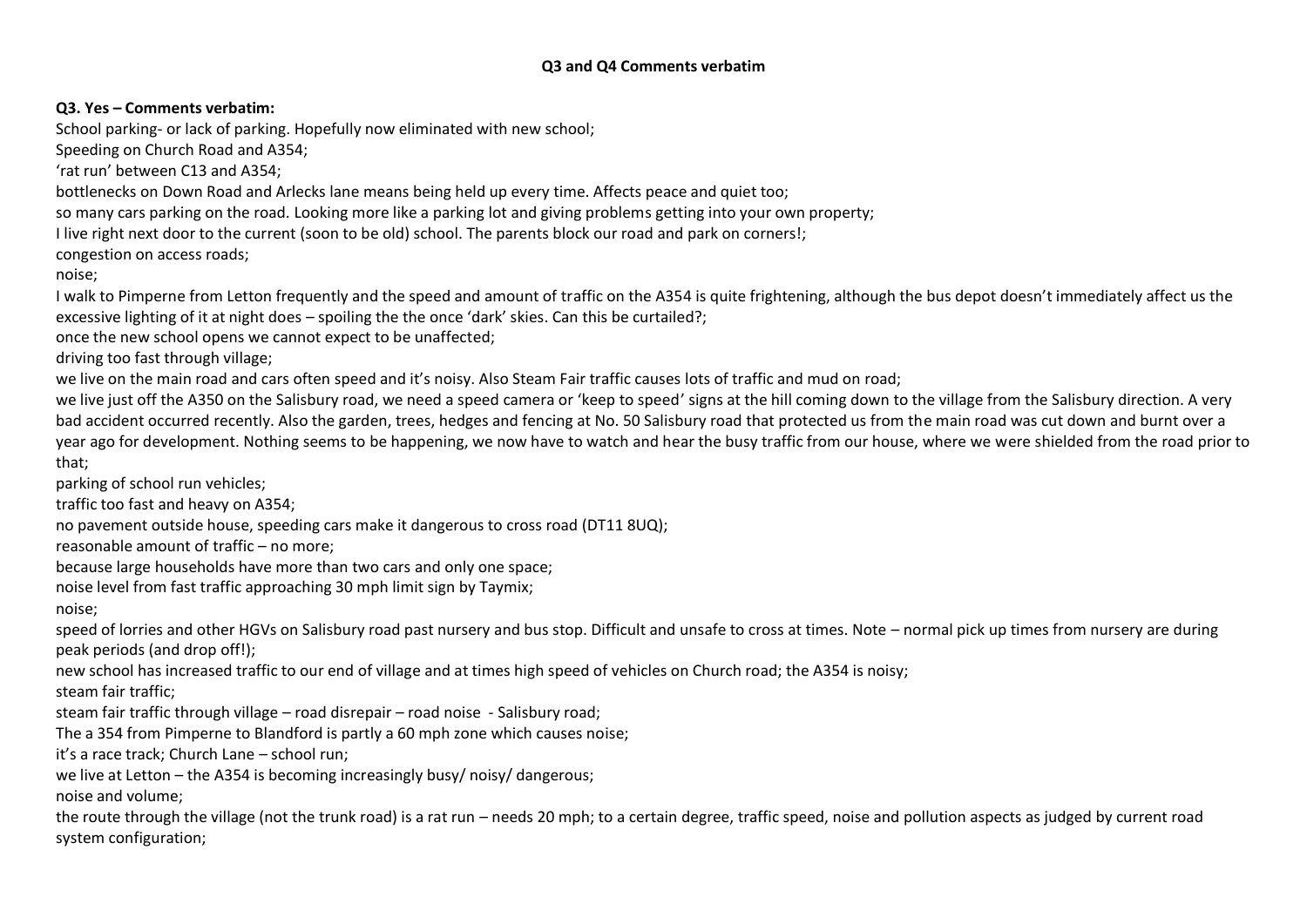the amount and speed of cars create noise, dangers and holdups (heavy traffic); school traffic; drivers do not observe 30 mph limit;

school run times, cars parked everywhere. Also speed on Church road; cars park in front of my house due to school, where now will funeral cars park?;

the speed of large trucks, tractors and other agricultural vehicles along Church lane is worrying especially in the summer;

peaceful village. Not much traffic;

traffic using the village as a 'rat run' between the upper Shaftesbury road and A354 is a hazard;

excess speed in Church road;

large influx of lorries and buses causing damage to property – many occasions;

# **Q3. No – Comments verbatim:**

Reasonable except for Steam Fair. Occasional problems with speeding;

except during the Steam Fair when it is horrendous;

very quiet at moment; but wouldn't want to see it increase;

Berkeley road is a cul-de-sac; but we await the opening of the new school;

apart from the Steam Fair; I live on the village boundary; live in cul-de-sac, don't hear the traffic;

living at Letton it is rare that the Salisbury road traffic is intrusive;

the only bugbear is the number of vehicles parked alongside the roads;

at moment no. but new school not yet open and traffic may be problem then?;

normal amount of traffic;

too many exceed the speed limit on Church road;

apart from speeding traffic from much of the village in Church road. I am waiting for an accident to happen as I turn into Hyde Gardens from Main road / Church road ads it is blind and we cannot see traffic approaching at speed from Church end as one turns into Hyde Gardens. Sight line is ?? are non existent for seeing cars etc breaking speed limit!!;

we all need our transport!;

live at top of village – away from main road;

the A354 is not busy 24/7, minor roads quiet;

but traffic through village is often too fast in Church road;

but it would if I lived in church road or Anvil road;

house is located on unadopted no through road between A 350 and A 354;

live in a close;

don't live on the main road;

not now the school has moved!;

not near main roads;

but if you allow all the developments put forward in this questionnaire this could rapidly alter and so would the character of the village;

comparatively little traffic in village;

but it may well do with the increased traffic from new school;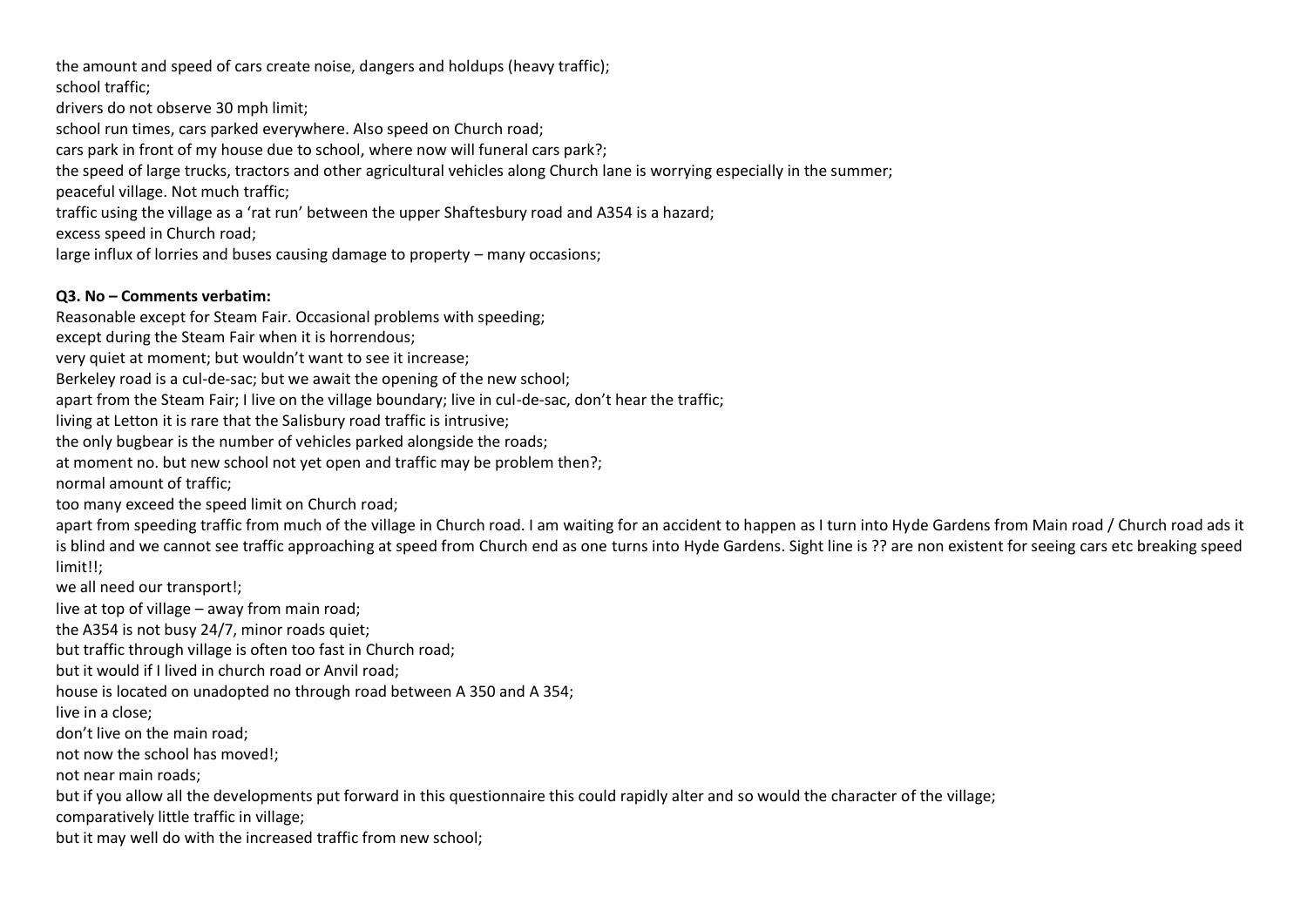### **Q4. Traffic calming – Comments verbatim:**

Not necessary since only an occasional speeding problem; no to sleeping policemen; in vicinity of school – might reduce volume of traffic taking short cut between C13 and A354; the school run is horrendous; this tends to work only at the point of the 'measure' – either side cars speed up; by flashing 30 mph signs; possibly in Church road either side of bend near school; along Church road; along A354; may need speed bumps in road either side of turning into new school; needed in Anvil road which is used as a 'rat run' to Salisbury. Also children crossing at Fiveways school times – they have to look in 5 directions before crossing; no – it ruins cars; could help with speeding; calming with speed humps would slow the traffic down too much; not a positive move; Church road – whole length; on Salisbury road through village; cars travel too fast along Church road; near new school; speed bumps; near school; works well in other villages; general statement about the A354 – it is a retrograde step to impede traffic volumes on this major road; at top of Newfield road to stop it being used as a rat run; please do not introduce speed bumps, these destroy the chassis of a car etc; sensible measure to slow traffic down in the bottom of the village; along Church road;

## **Q4. Tackle Speeding – Comments verbatim:**

Especially female 4x4 drivers; not really serious; 20 mph will achieve this; ensure speed flasher is working reliably, more frequent speed patrols; traffic going to and from work too fast; more policing; the main road is constantly having its 30 mph speed limit broken; mainly on Church road; not enough speed checks;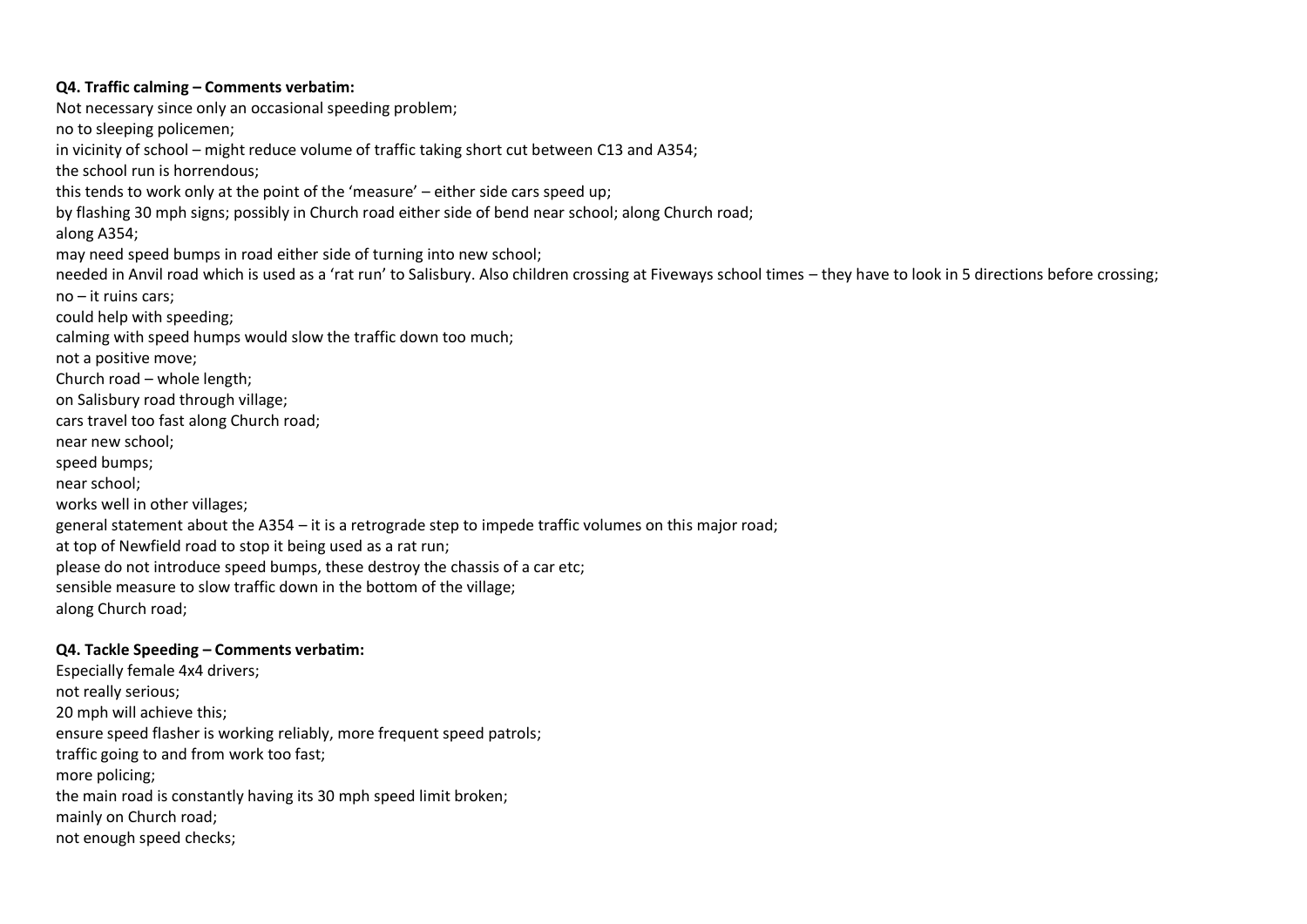no problem; by Farquharson Arms children crossing main road at school times; the 30 mph limit is constantly ignored and needs to be stricter; can the speed checks be extended to cover Church road from Manor Farm close to Newfield corner where cars often go too fast; particularly on A354; lots of motorbikes speed past our house. Maybe a speed camera should be put in; speed camera or 'keep your speed' signs on A 350 into the village from Collingwood corner. Bad accident on that hill coming into the village recently; community speedwatch; along A354; Church road used as rat run from upper Shaftesbury road; on the A354; too fast through village; connect Southern SID(?) to mains power supply so that it is always working; works well; traffic approaching 30 mph sign by Taymix - quite dangerous; use the mobile speed camera on Church road (2 responses); since new school ?? traffic for ?? South Church road; CSW/ Police enforcement; Church road frequently too fast. School children now present; would like to see mobile speed traps from time to time near the bypass roundabout; more people involved in speed watch therefore more sessions; speed camera?; there is a constant speed/ noise problem at the Letton Park section of the A354, no deterrent, no police activity!; not slowing to 30 mph entering village; main road; radar in preference to bumps etc; **Q4. Crossing – Comments verbatim:** Pedestrian crossing needed on main road eg especially for pub and nursery; this would be a good idea then people with dogs / children can cross more safely; needed by Farquharson arms, this would slow traffic on approach to village;

for Yarde cottages;

not needed; on main road;

at Crossways – the point on Anvil road where meets Church road traffic and splits to Down road;

not really necessary; possibly?;

at Old Farm Gardens and Farquharson Arms;

Yarde Farm across A354, roundabout at Letton into Blandford;

a proper crossing by the Farquharson arms would be good;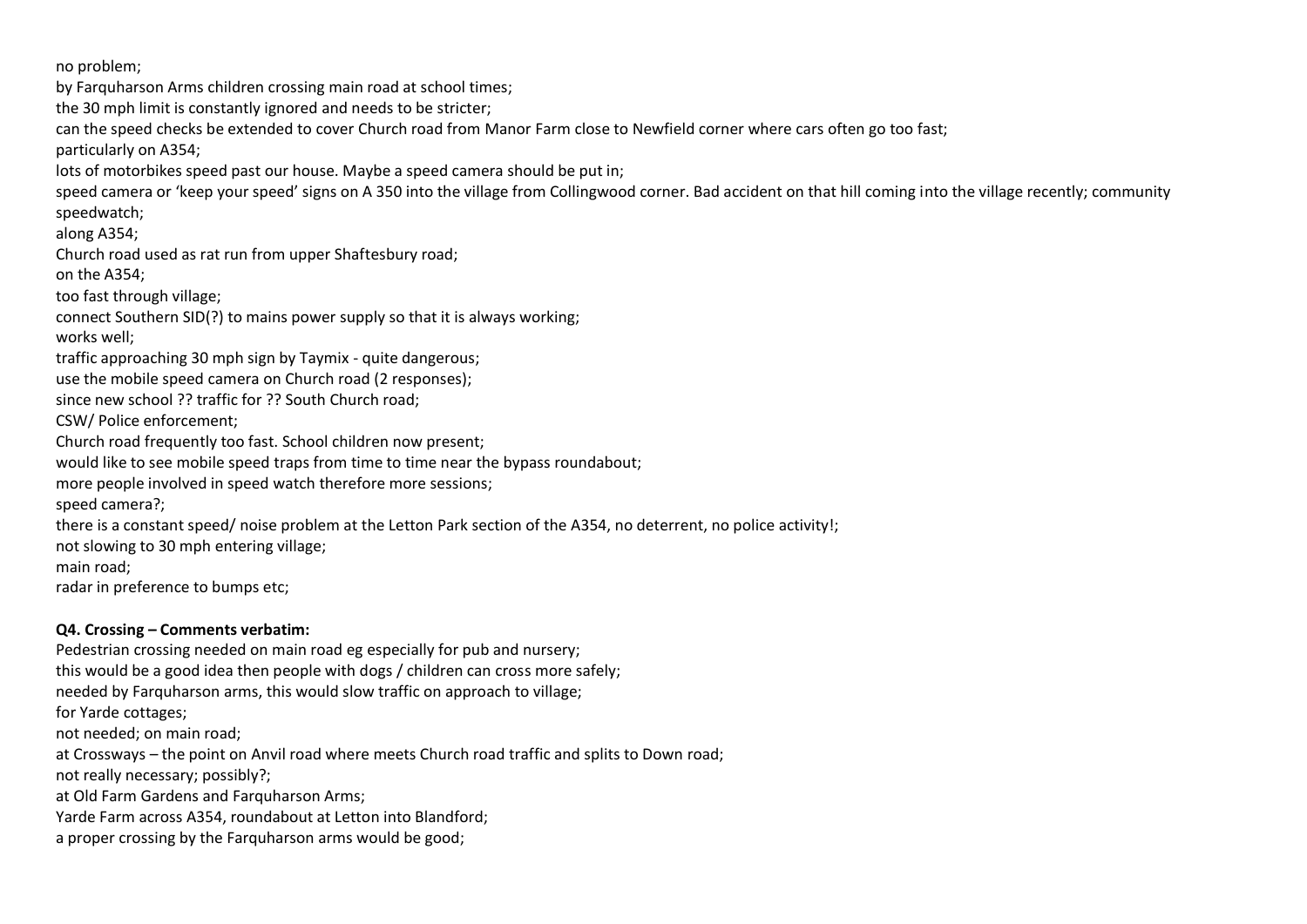by Yarde Farm; crossing the main road is risky on foot; no safe areas to cross main road; where? How many? Seems a bit of a silly proposal; on main road by bus stop;

### **Q4. Improved Signage – Comments verbatim:**

Only on ring road where names have deteriorated; cleaning and vegetation clearing on top road; renovate bus stop. 'Dorset signage' on/near A354; school sign; painting speed limit on road is more effective than signs; pointless; new school sign needed; too many signs are ugly; not really necessary – just more clutter; mark down boards – similar to those used on motorways coming into the speed limits; not sure would be beneficial; CSW and school signs to new site; throughout village;

especially on the Pimperne – Blandford cycle path;

### **Q4. 20 mph Zone in the Village – Comments verbatim:**

Sensible speed on Church road and new school – should have been considered with new school location; Church road; 30 minutes either side of school pick up times ie. Morning/afternoon; no need 30 mph adequate; especially in Church road and anvil road; good idea and to include roads to just beyond village houses/buildings; School and church areas in particular; 20 mph is impossible to keep to and would only get ignored; people frequently seem to be exceeding 30 mph when I'm walking; 20 mph on roads approaching the new school please!; especially near the school; around new school; 20 mph zones are being introduced in most communities in UK; near new school; on the A354; possibly due to non villagers speeding;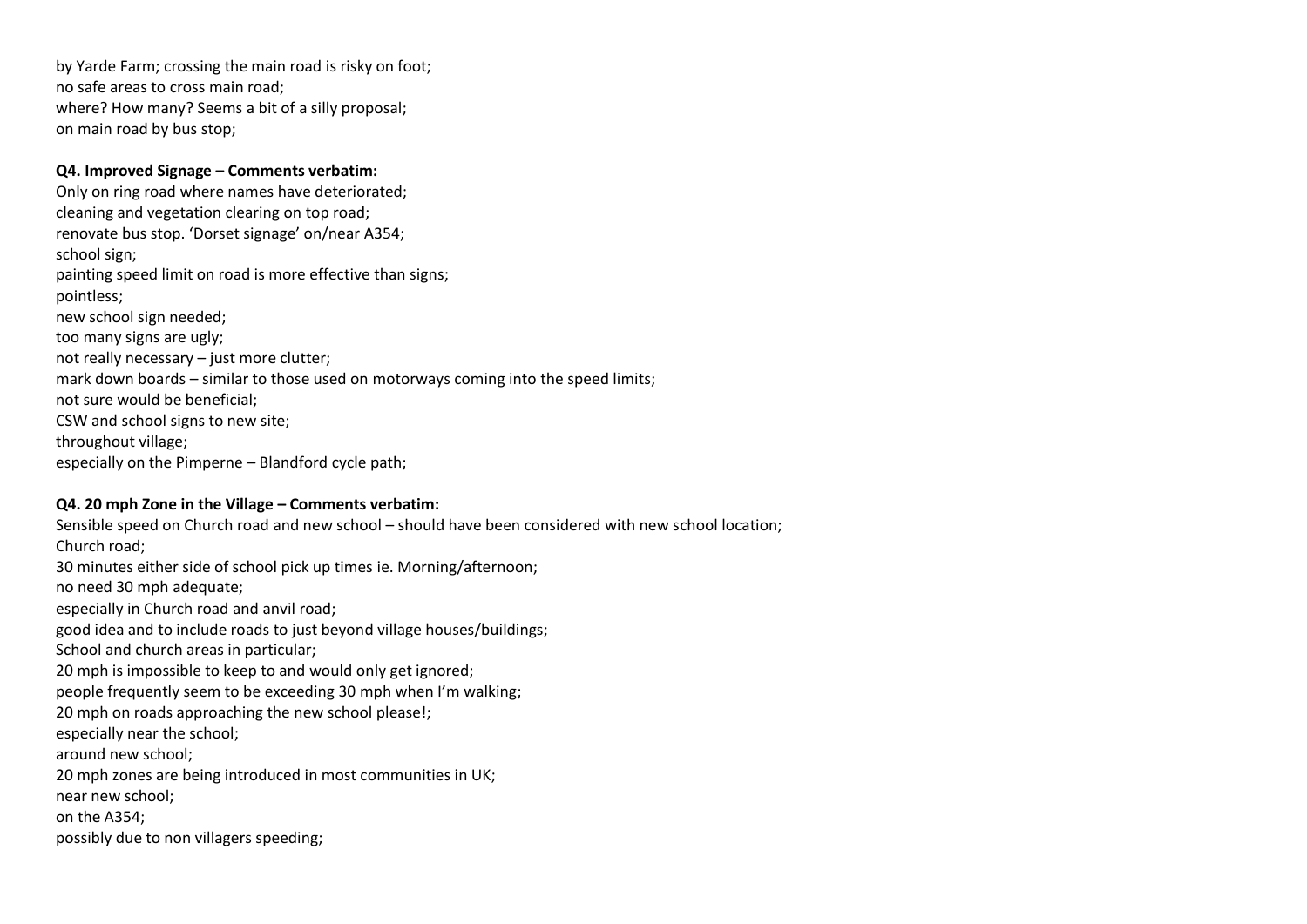could help with speeding; 20 mph off the main road; particularly around the village shop. I worry about crossing near there with the children; maybe along Church road between the new school and main road; especially along Church road near school; roads are too narrow for people to ???; within Church road and Anvil road; not the A354; at Old Farm Gardens and Farquharson Arms; albeit difficult to enforce; yes; 20 mph is fast enough for village traffic; Church road – Anvil road; people ignore the 30 limit what hope is there they will respect a 20 limit; this is definitely required; village is becoming a rat run and used as a cut through; the school should have 20 signs; in the village; 20 mph ok in the village but not realistic on Salisbury road; especially along Church lane; possibly on approach to new school; Church road; enforced by police held radar or speed camera or both; people drive too fast; Anvil road and Church road;

### **Q4. Other measures – Comments verbatim:**

One way system Down road / Arlecks lane; policing of cars parked on bends within the village – a constant danger; widen 'Anvil Corner' to allow vehicles to freely enter / leave village (slows traffic down on A354 both ways); one way system perhaps going down Down road and up Arlecks Lane; cameras in place; road links have to change with increased housing; double yellow lines on the junction Down road, Anvil road, Church road; enforce the law – stop loud exhaust noise; vehicles exiting Damory coaches damaging grass verges by Old Bakery Close; I think we don't have any problems in these areas; yellow lines on the corners of Church road – Anvil road; electric speed warning;